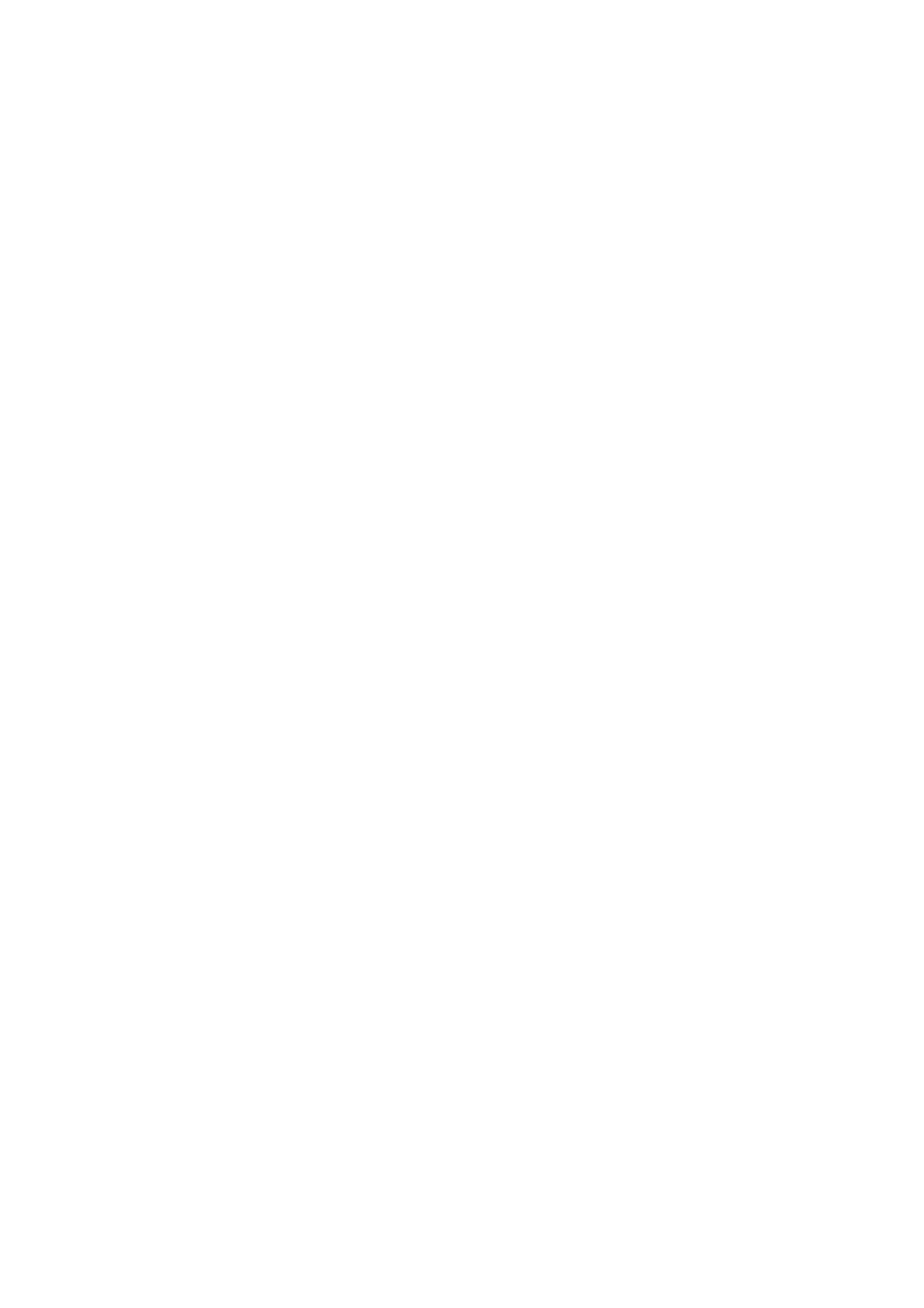# Library Board (Registered Public Libraries) Regulations 1985

## **Contents**

# Part I — Preliminary

| 1.  | Citation                                                                         |   |
|-----|----------------------------------------------------------------------------------|---|
| 2.  | Interpretation                                                                   |   |
| 3.  | Rights and liabilities of library authority when<br>local authority restructured | 2 |
|     |                                                                                  |   |
|     | Part II — The conduct of libraries                                               |   |
| 4.  | Library hours                                                                    | 4 |
| -5. | Registration of readers, generally                                               | 4 |
| 6.  | Certain other persons may be registered readers                                  | 4 |
| 7.  | Organizations may be permitted to borrow books                                   | 5 |
| 8.  | Payment for certain services                                                     | 6 |
| 9.  | Reader's tickets                                                                 | 6 |
| 10. | Registered readers changing address or ceasing to                                |   |
|     | use library                                                                      | 7 |
|     |                                                                                  |   |

|     | $100$ $1101$ $11$                        |    |
|-----|------------------------------------------|----|
| 11. | Use of reader's tickets                  |    |
| 12. | Messengers may be refused                |    |
| 13. | Period of loan of a book                 |    |
| 14. | Retention of books beyond period of loan |    |
| 15. | Return of books                          | 8  |
| 16. | Lost or damaged books                    | 8  |
| 17. | Damage to be reported                    | 9  |
| 18. | Books may be reserved                    | 9  |
| 19. | Books may be requested                   | 9  |
| 20. | Reference books not to be borrowed       | 10 |
| 21. | Bags etc., to be deposited               | 10 |

As at 09 Jan 2004 Version 01-a0-09 Page i Published on www.legislation.wa.gov.au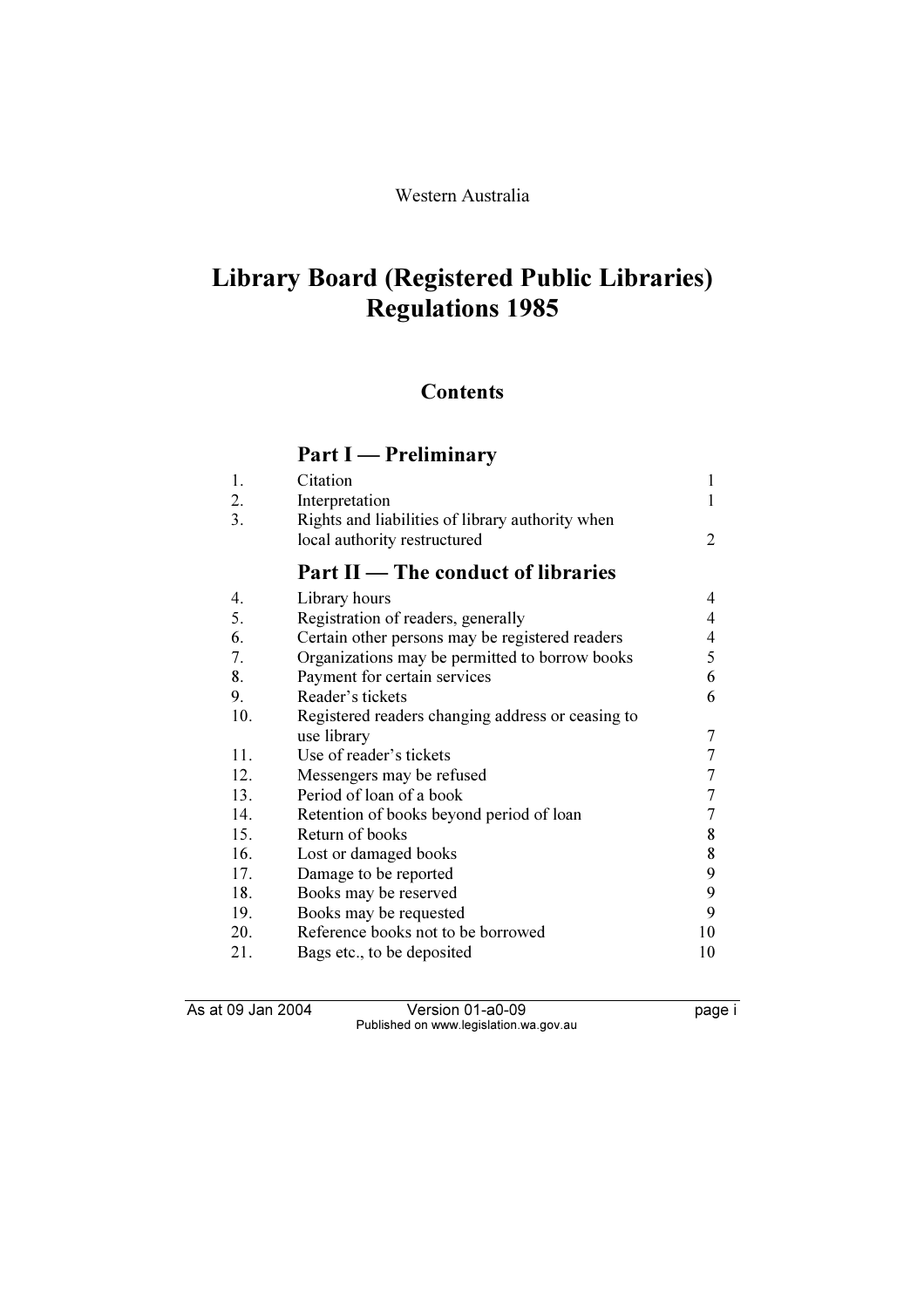#### **Contents**

| 22. | Behaviour of persons using a library | 10 |
|-----|--------------------------------------|----|
| 23. | Animals                              | 11 |
| 24. | Vehicles                             | 11 |
| 25. | Restricted areas                     | 12 |
| 26. | No bills to be posted                | 12 |
| 27. | Cleanliness                          | 12 |
|     | Part III — Librarians                |    |
| 28. | Librarian's general authority        | 13 |
| 29. | Authority of librarian               | 13 |
|     | <b>Part IV</b> — Miscellaneous       |    |
| 30. | Recovery of outstanding sums, etc.   | 14 |
| 31. | Penalty for breach of regulations    | 14 |
|     | <b>Notes</b>                         |    |
|     | Compilation table                    | 15 |
|     | <b>Defined terms</b>                 |    |

page ii Version 01-a0-09 As at 09 Jan 2004 Published on www.legislation.wa.gov.au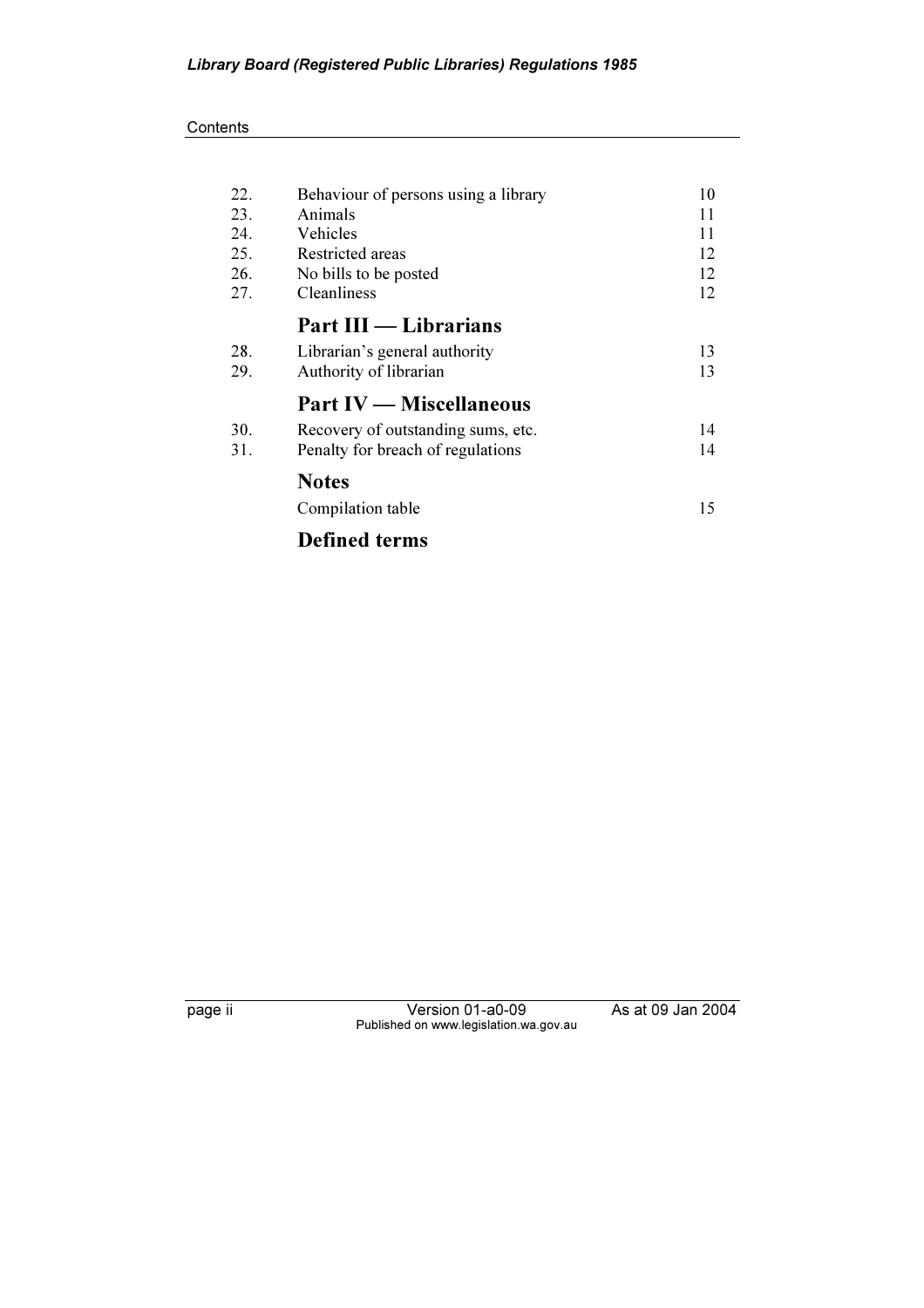Western Australia

Library Board of Western Australia Act 1951

# Library Board (Registered Public Libraries) Regulations 1985

# Part I — Preliminary

## 1. Citation

 These regulations may be cited as the Library Board (Registered Public Libraries) Regulations 1985<sup>1</sup>.

## 2. Interpretation

In these regulations, unless the contrary intention appears —

**book** includes a periodical, newspaper, pamphlet, music score, picture, print, photograph, microfilm, map, chart, plan, manuscript, film, slide, sound recording, video recording or any other article of a like nature, forming part of the contents of the library whether or not the property of the Board or of the library authority;

*librarian* means the person for the time being appointed by the library authority to be in charge of the library, or the duly appointed delegate of that person;

library means a registered public library and included all premises forming part of or used by the library;

*library authority* means a participating body and in relation to a library means the participating body controlling that library;

library authority area means —

As at 09 Jan 2004 Version 01-a0-09 Page 1 Published on www.legislation.wa.gov.au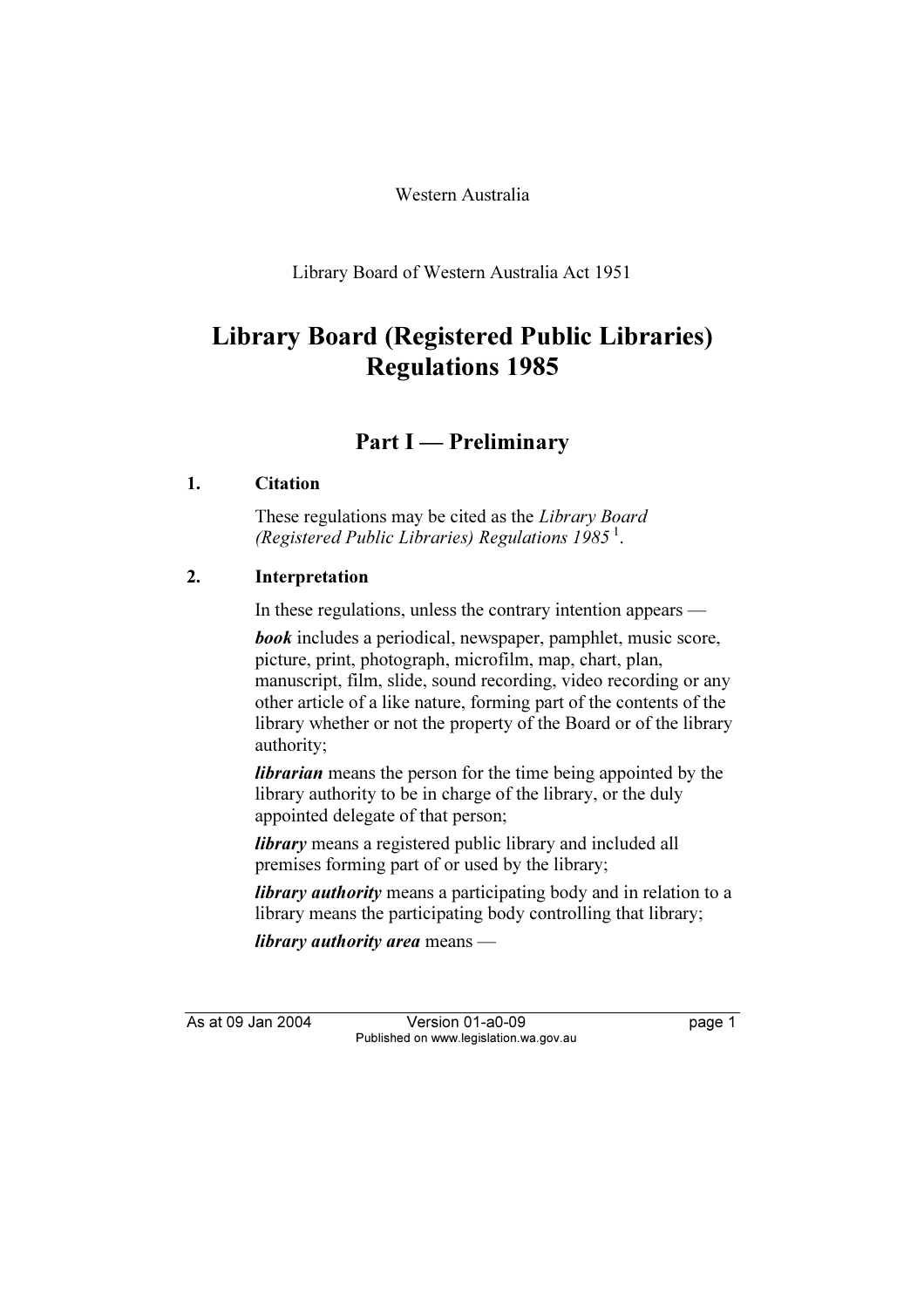- (a) with respect to a library authority which is a local authority, the area enclosed by the boundaries of that authority;
- (b) with respect to a library authority which is other than a local authority, the service area as defined by agreement between that library authority and the Board;

permanent resident means a person who can show evidence, to the satisfaction of the relevant librarian, that he resides in the library authority area;

reader's ticket means a ticket issued by the library authority under regulation 5(3);

registered reader means a person to whom a reader's ticket is issued, in accordance with these regulations by a library authority;

recognized organization means any organization which is permitted to borrow books from a library under regulation 7.

#### 3. Rights and liabilities of library authority when local authority restructured

Where in accordance with the *Local Government Act*  $1960^2$  a municipality that is a library authority within the meaning of these regulations (in this regulation referred to as "the former municipality") —

- (a) is included in the district of a new municipality constituted under that Act;
- (b) is united with a municipality that is not such a library authority; or
- (c) is dissolved and its district is included in that of a municipality that is not such a library authority,

 then for the purposes of these regulations the municipality in which is included the district of the former municipality, shall in respect of the rights and liabilities of the former municipality relating to the library authority, exercise those rights and be subject to those liabilities to the same extent and in respect to

page 2 Version 01-a0-09 As at 09 Jan 2004 Published on www.legislation.wa.gov.au

r. 3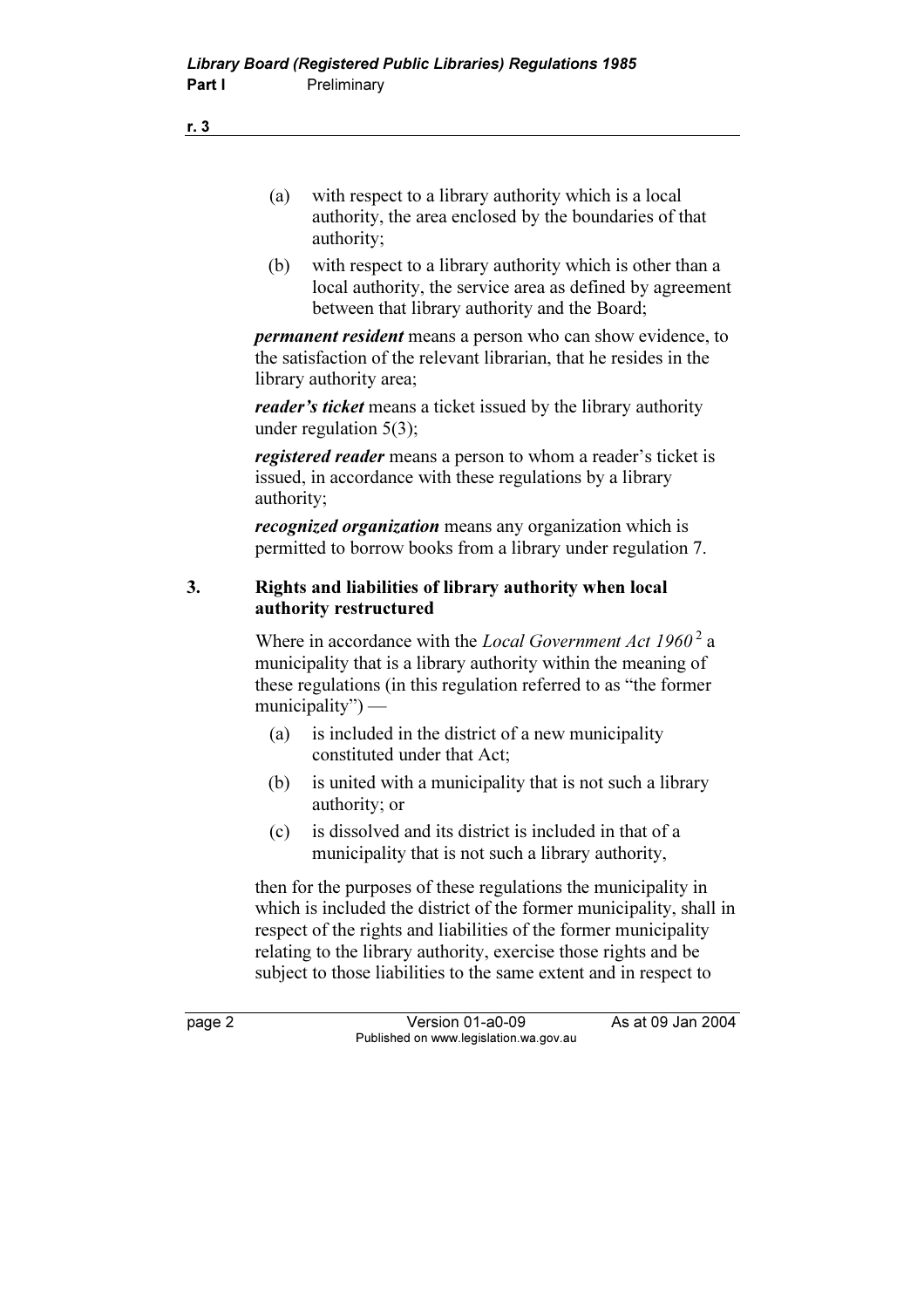the same district only as the former municipality could do and was subject to, until the municipality on which those rights and liabilities are so conferred and imposed is declared to be a participating body pursuant to the provisions of the Act.

As at 09 Jan 2004 Version 01-a0-09 Page 3 Published on www.legislation.wa.gov.au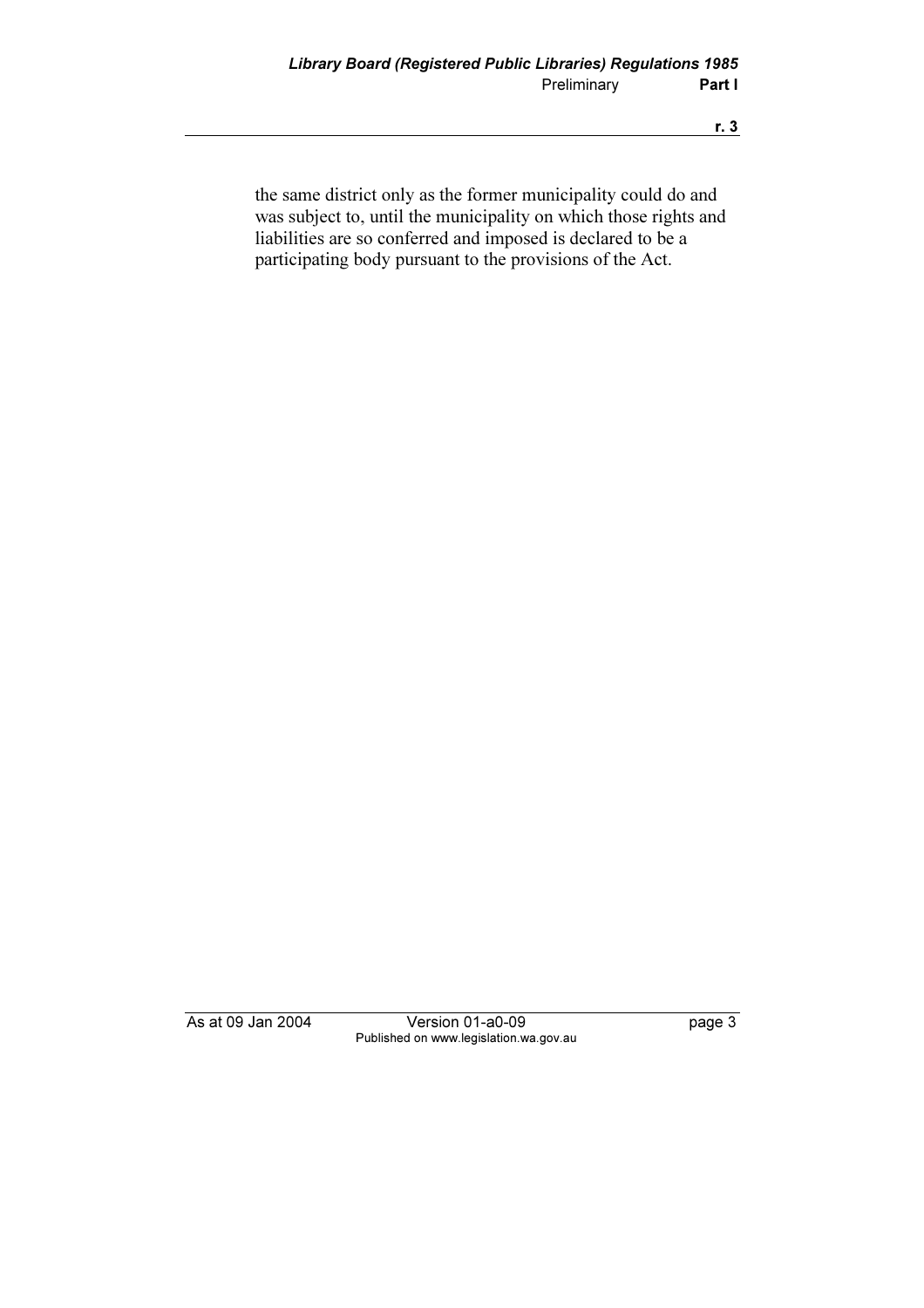## Part II — The conduct of libraries

## 4. Library hours

- (1) A library authority shall open the library on such days and during such hours as it may with the concurrence of the Board determine.
- (2) A library authority shall clearly exhibit and keep exhibited in or on the library in a conspicuous place a statement of the days and times during which the library will be open.

## 5. Registration of readers, generally

- (1) A person who is a permanent resident in a library authority area may make application on the appropriate form provided by the library authority to be registered by the library authority as a registered reader.
- (2) The library authority may require that an application from a child under the age of 18 years, for registration as a reader, shall be signed by a parent or other guarantor who will accept financial responsibility for books borrowed from the library.
- (3) The library authority shall issue to each registered reader one or more reader's tickets for use in accordance with regulation 11.
- (4) A registered reader who is registered with any library authority in the State is entitled, on the production of a current reader's ticket, subject to any conditions made by the library authority pursuant to these regulations, to borrow books from a library.

#### 6. Certain other persons may be registered readers

- (1) A library authority may, subject to these regulations, register as a registered reader a person other than a person referred to in regulation 5, where that person —
	- (a) if employed within the library authority area, produces a recommendation from his employer, acceptable to the library authority, that he be accepted as a registered

page 4 Version 01-a0-09 As at 09 Jan 2004 Published on www.legislation.wa.gov.au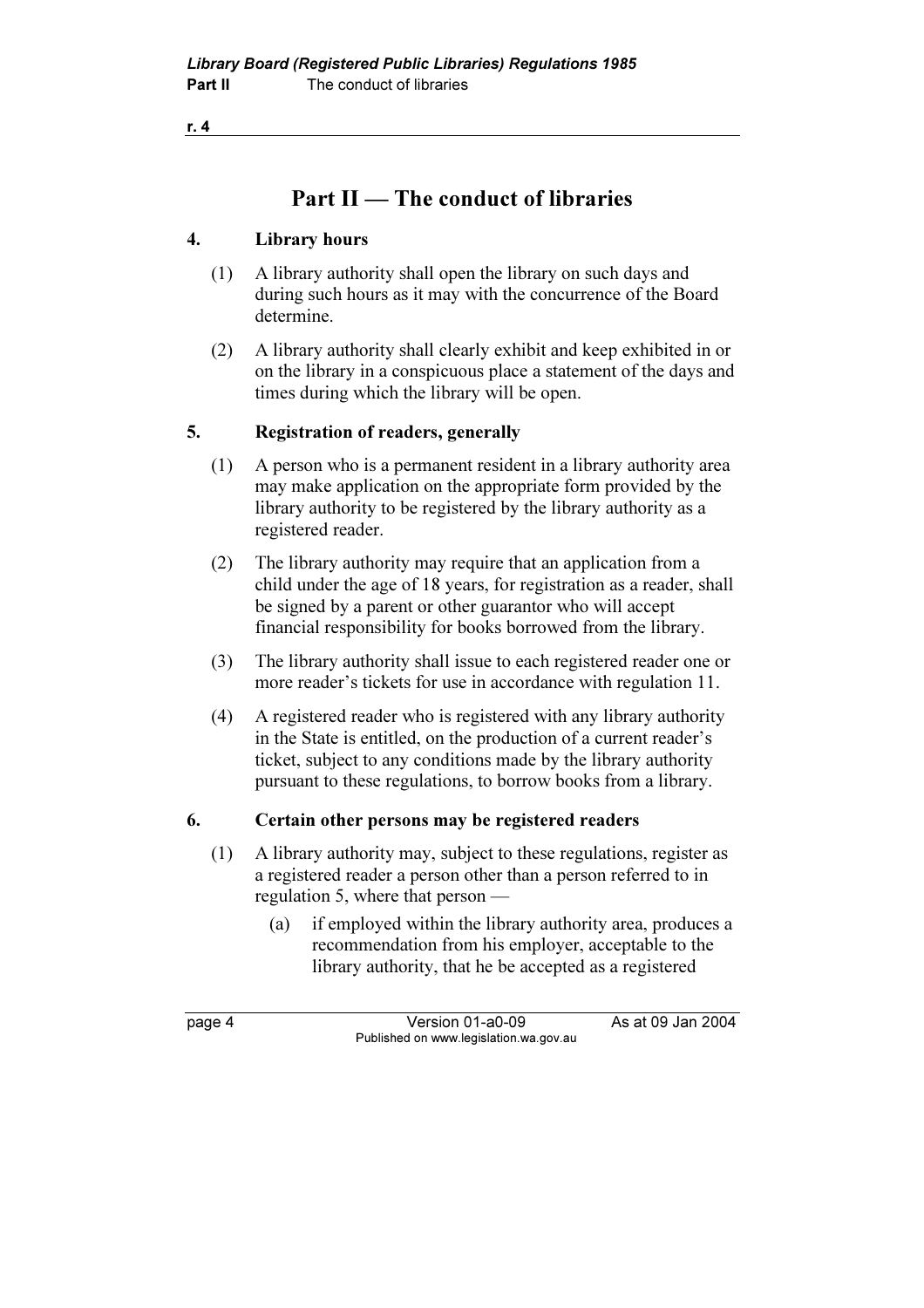reader or pays to the library authority the deposit referred to in paragraph (c);

- (b) if attending an educational institution within that area, produces a recommendation authorised by the principal of the institution, acceptable to the library authority, that he be accepted as a registered reader or pays to the library authority the deposit referred to in paragraph (c); or
- (c) pays to the library authority a refundable deposit of such amount as is determined by the library authority with the concurrence of the Board and displayed by notice in the library.
- (2) The library authority shall return the deposit referred to in subregulation (1) where the depositor —
	- (a) becomes a permanent resident in the library authority area; or
	- (b) notifies the library, in writing, that he wishes to discontinue borrowing from the library, and has returned all books borrowed from the library,

 but any amount owing to the library by the depositor, for any reason including failure to return a book, may be offset against the deposit.

 (3) A library authority may dispense with the requirement for a refundable deposit.

## 7. Organizations may be permitted to borrow books

- (1) The library authority may permit any organization being an association, society, educational institution or business or any department or agency of the Government of the State or Commonwealth to borrow books which are required for the official business of the organization.
- (2) An organization wishing to borrow books shall make application on the appropriate form provided by the library authority signed by an officer of the organization.

As at 09 Jan 2004 Version 01-a0-09 Page 5 Published on www.legislation.wa.gov.au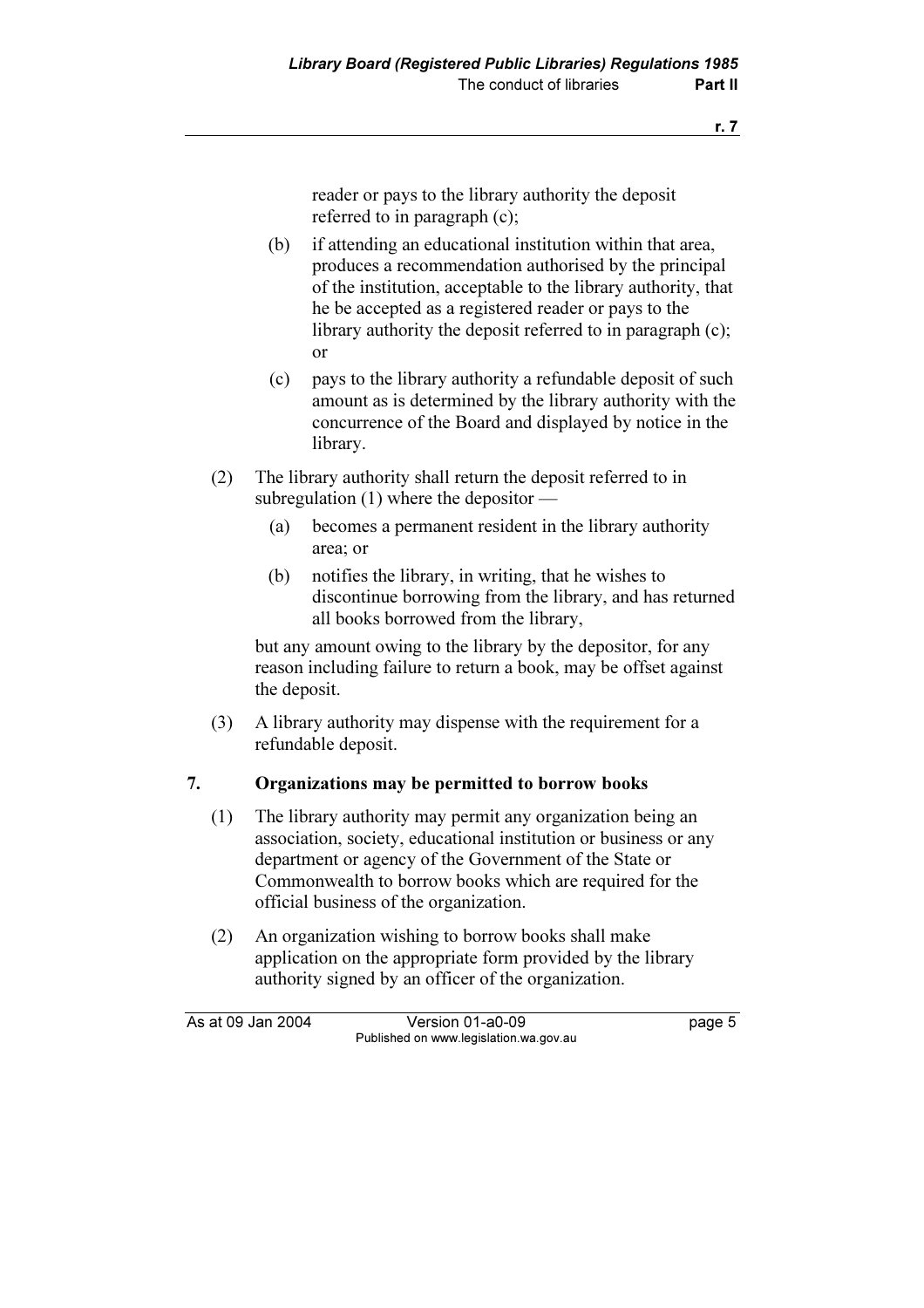#### 8. Payment for certain services

 A charge shall not be made for the registration of a reader, for the issue of a reader's ticket or for the loan of books, but the library authority may make a charge for the issue of a ticket to replace one lost or destroyed, the amount of which shall be determined by the library authority with the concurrence of the Board.

## 9. Reader's tickets

- (1) A reader's ticket shall remain in force until the holder of that ticket returns the ticket for cancellation or until the expiration of 2 years, or such longer period as the library authority may determine, from the date of issue whichever occurs first.
- (2) A reader's ticket is not transferable.
- (3) A person shall not make a copy of a reader's ticket with the intention of representing it to be an original.
- (4) A person is responsible for all books borrowed on the reader's ticket issued in his name.
- (5) Where a reader's ticket is lost or destroyed, the person in whose name the ticket was issued shall immediately notify the librarian —
	- (a) at the library where the ticket was issued; and
	- (b) at any library where the ticket was frequently used,

 but the person in whose name the ticket was issued shall remain responsible for any books borrowed on that ticket while the ticket remains current.

 (6) Where a person proves to the satisfaction of the librarian that his reader's ticket has been lost or destroyed, that person may, on payment of a fee, where so required, be issued with a reader's ticket in lieu of the one lost or destroyed.

page 6 Version 01-a0-09 As at 09 Jan 2004 Published on www.legislation.wa.gov.au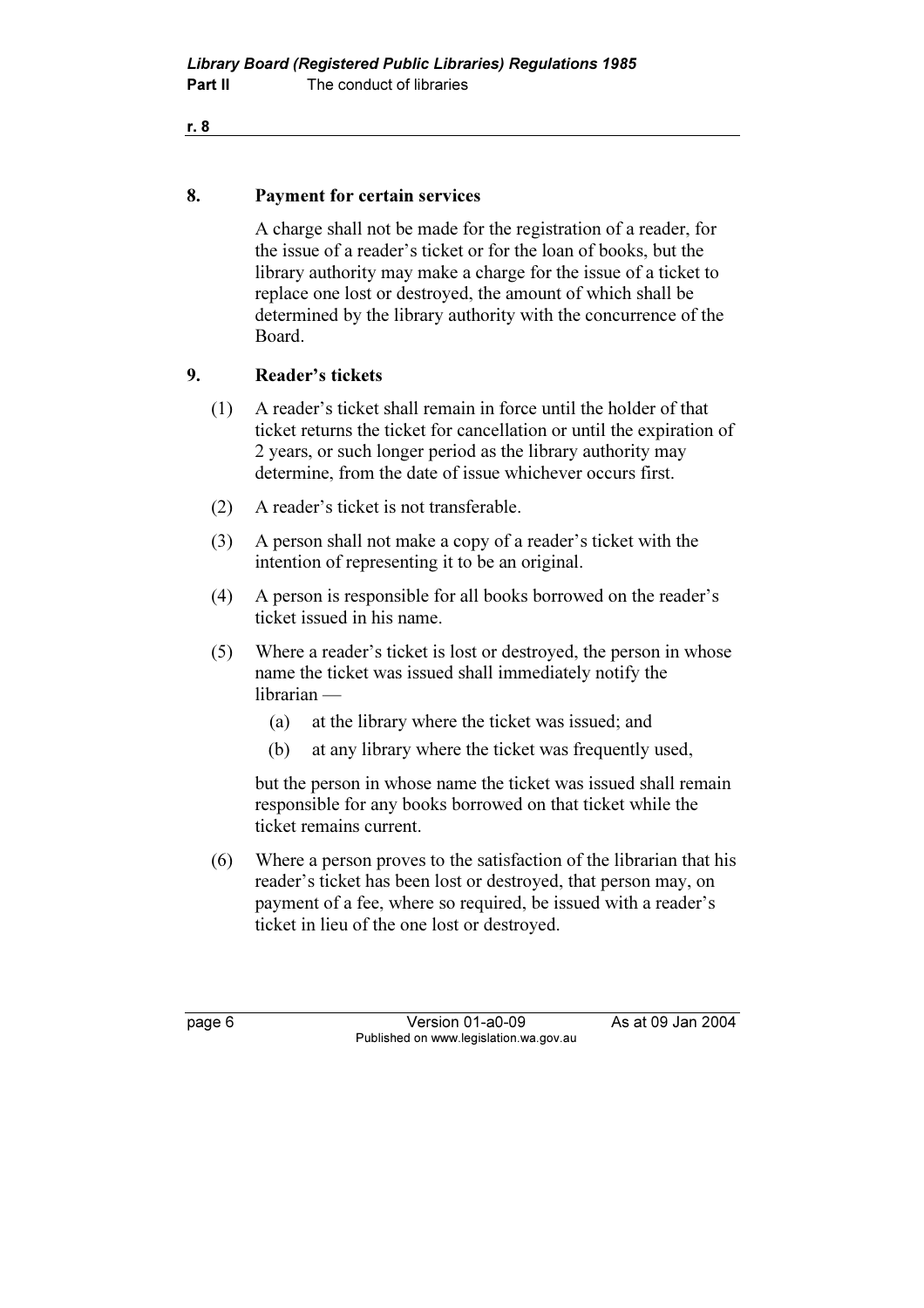## 10. Registered readers changing address or ceasing to use library

 A registered reader who changes address or does not intend to use the library in the future shall notify the librarian forthwith and forward the reader's tickets for alterations or cancellation.

## 11. Use of reader's tickets

 Before a book is borrowed from a library the person borrowing it shall present his reader's ticket at the issuing desk of the library.

#### 12. Messengers may be refused

 A librarian may refuse to issue books except to the borrower in person.

## 13. Period of loan of a book

- (1) A book may be borrowed for such period as the library authority determines.
- (2) The librarian may decline to change a book on the day on which it was issued.
- (3) If a book is not required by another reader the period of loan may be extended.
- (4) An application for the extension of a period of loan may be made —
	- (a) by presenting the book at the library from which it was borrowed in order that it may be reissued; or
	- (b) in such other manner as may be allowed by the librarian with the consent of the relevant library authority.

#### 14. Retention of books beyond period of loan

 (1) A registered reader who retains a book beyond the period of loan shall incur such penalties as the library authority may with the concurrence of the Board determine.

As at 09 Jan 2004 Version 01-a0-09 Page 7 Published on www.legislation.wa.gov.au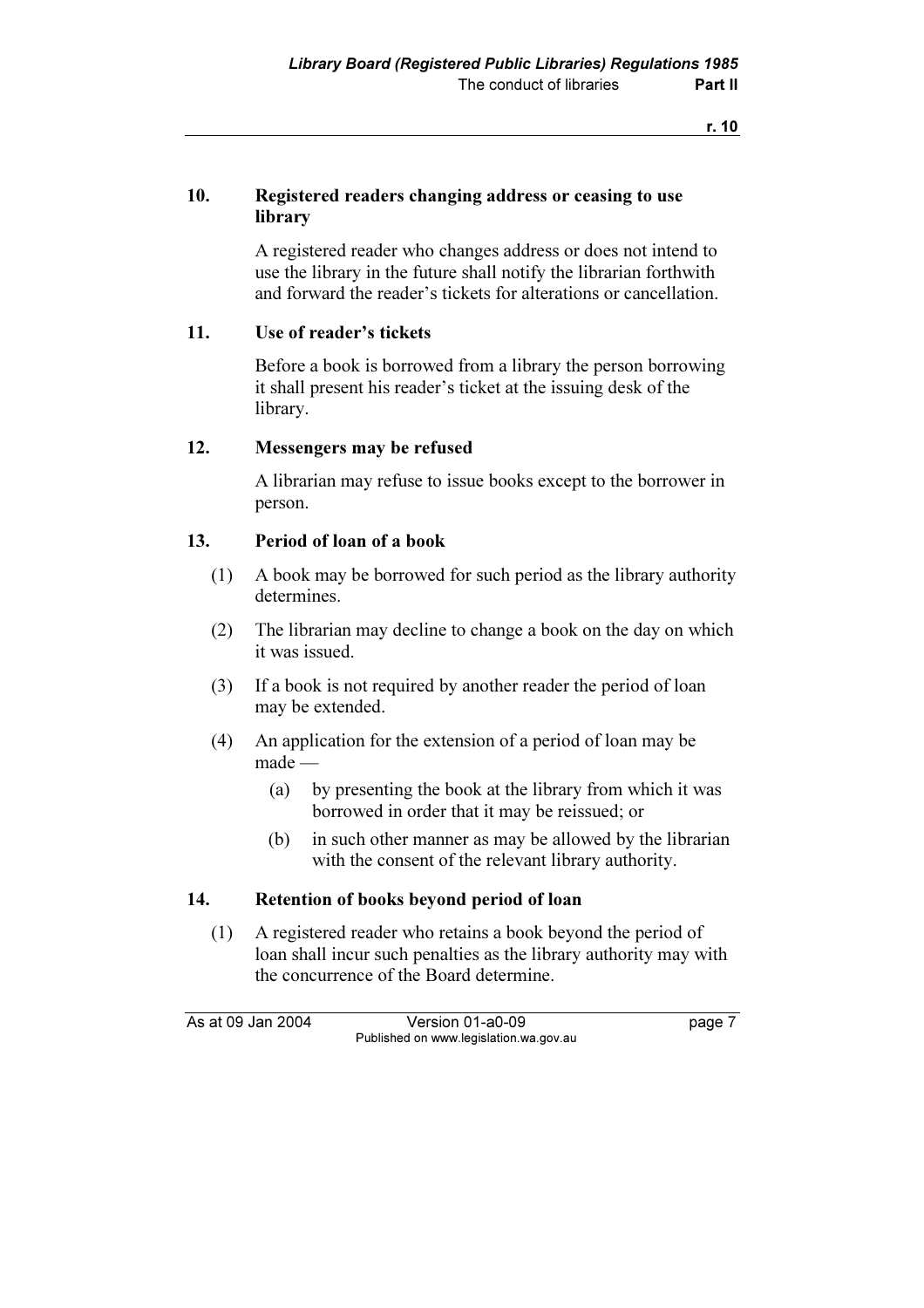- r. 15
	- (2) A registered reader upon whose reader's ticket a book is borrowed, shall, if required by the library authority, pay postage and all other expenses incurred by the library authority in endeavouring to secure the return of the book.
	- (3) A librarian may refuse to issue books to a registered reader who is in arrear with payments due under subregulation (1) or (2) without prejudice to the claim of the library authority for payment of any sums due.
	- (4) If a registered reader is frequently guilty of returning books beyond the period of loan the library authority may suspend or cancel his registration and request the return of his reader's tickets.

#### 15. Return of books

 When a book is returned to a library the registered reader shall deliver it or cause it to be delivered to the librarian of the library from which it was borrowed —

- (a) at the desk or other place set apart for the purpose; or
- (b) through the post in a prepaid package.

## 16. Lost or damaged books

Where a book —

- (a) is not returned after notice requesting its return has been given;
- (b) is lost whilst on loan to a registered reader; or
- (c) after being returned is found to have been damaged,

 the registered reader who borrowed the book may be required by the Board —

 (d) to pay the cost of replacement of the book as determined by the Board and if the book is one volume of a set and it is impracticable to replace that volume, to pay the cost of replacement of the whole work; or

page 8 Version 01-a0-09 As at 09 Jan 2004 Published on www.legislation.wa.gov.au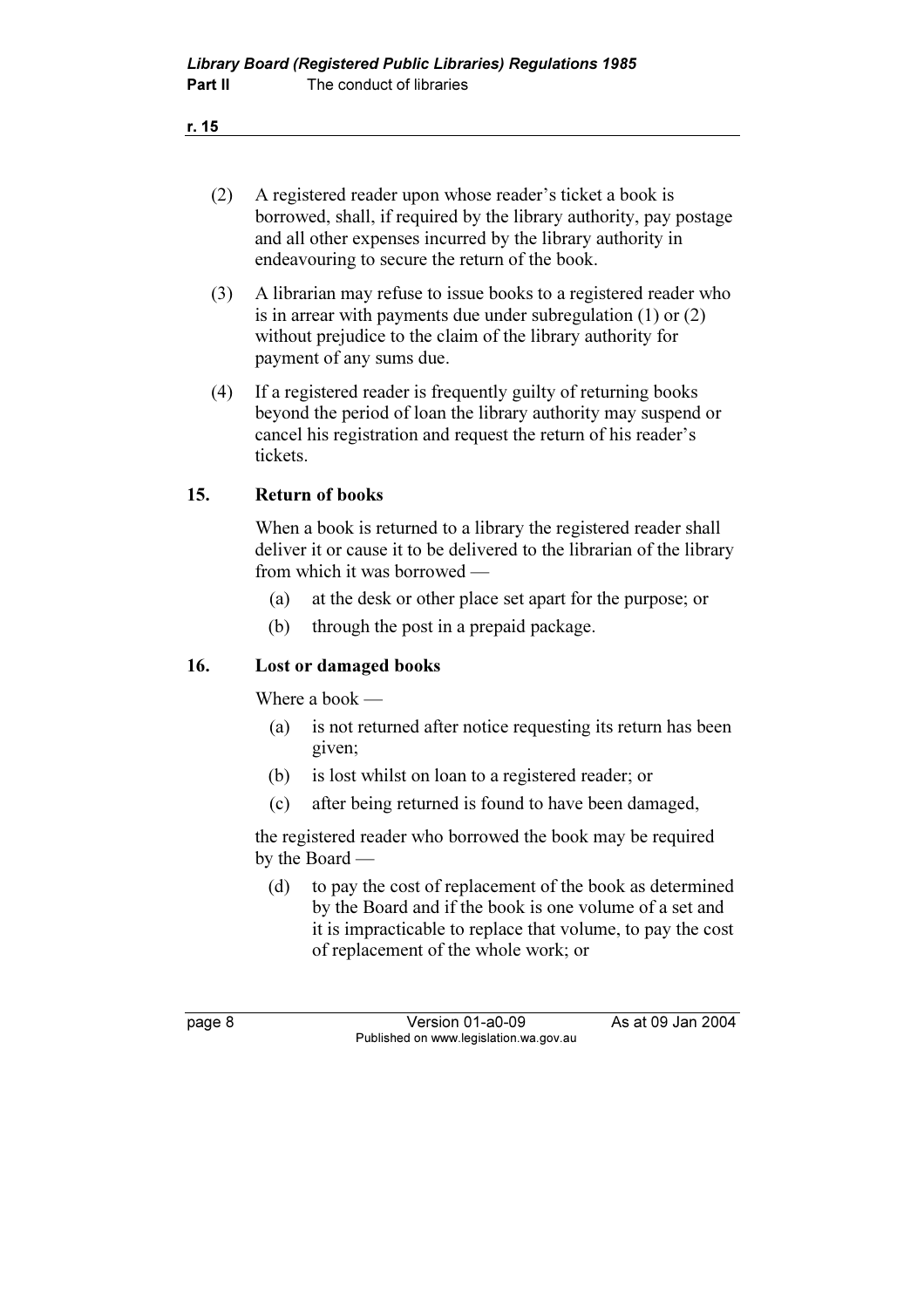(e) to compensate the library authority and the Board for the loss or damage sustained.

## 17. Damage to be reported

- (1) Where a book
	- (a) is issued in a damaged or imperfect condition the registered reader shall report the fact to the librarian;
	- (b) receives damage whilst in the custody of a registered reader, he shall on returning the book call the attention of the librarian to any injury it has sustained.
- (2) Books stolen, lost or damaged remain the property of the Board although replaced or paid for and when recovered, the subsequent disposal of such books shall be at the discretion of the Board.
- (3) Nothing in this regulation is to be construed so as to diminish the effect of regulation 17.

#### 18. Books may be reserved

- (1) Any book in the stock of the library may be reserved for a registered reader by the librarian on the completion of an application form provided by the library authority.
- (2) The librarian shall notify the registered reader when the book is available.

## 19. Books may be requested

- (1) A registered reader may apply to the librarian for a book which is not at the time in the stock of the library and the librarian shall inform the Board of the reader's application.
- (2) The Board may take such steps as are practicable to supply the book required and the librarian shall notify the registered reader of the outcome.

As at 09 Jan 2004 Version 01-a0-09 Page 9 Published on www.legislation.wa.gov.au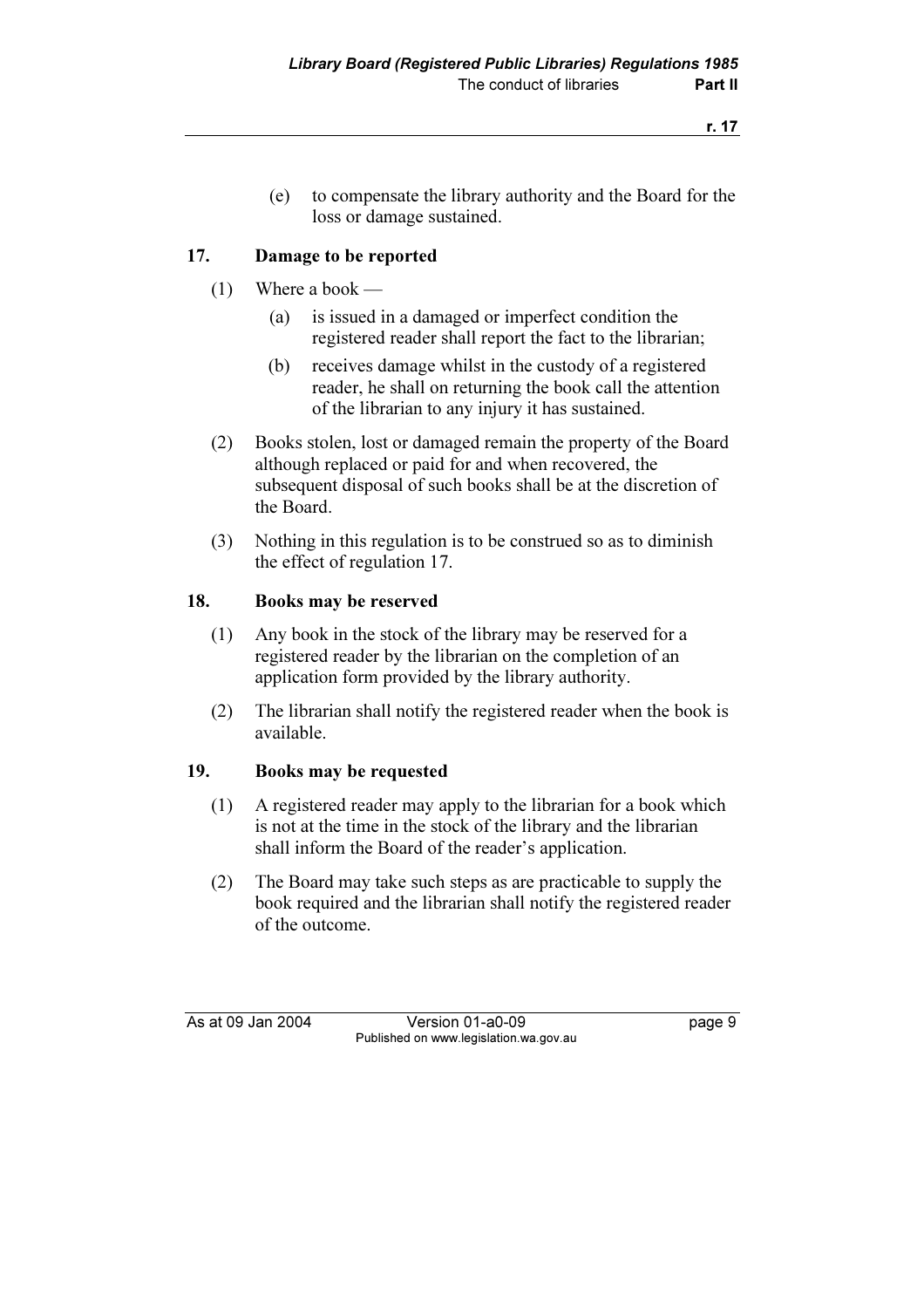#### 20. Reference books not to be borrowed

 Where a book is provided in the library for reference use only it shall not be borrowed from the library unless the librarian agrees that special circumstances warrant that it should be permitted to be taken from the library.

#### 21. Bags etc., to be deposited

- (1) The librarian may require that a person entering the library shall deposit bags, cases, parcels and other such articles in such place as may be set aside for the purpose.
- (2) The librarian or an officer authorised by the librarian may require a person to open any bags, cases, parcels or other such articles brought into the library.
- (3) Any article deposited in accordance with subregulation (1) which is not claimed within 7 days may be forwarded to a police station.
- (4) The library authority is not responsible for any loss or damage to any articles deposited in accordance with subregulation (1).

#### 22. Behaviour of persons using a library

- (1) A person attending a library shall comply with any reasonable direction of a librarian and shall not wilfully obstruct any officer or servant of the library authority or the Board in the execution of his duty or wilfully disturb, interrupt or annoy any other person in the proper use of the library.
- (2) A person shall not
	- (a) lie on the chairs, tables, floor or any other part of the library;
	- (b) smoke, sleep or partake of refreshment in the library,

 except in special areas, if any, specified by the library authority as being set aside for such activities or any one of them.

page 10 Version 01-a0-09 As at 09 Jan 2004 Published on www.legislation.wa.gov.au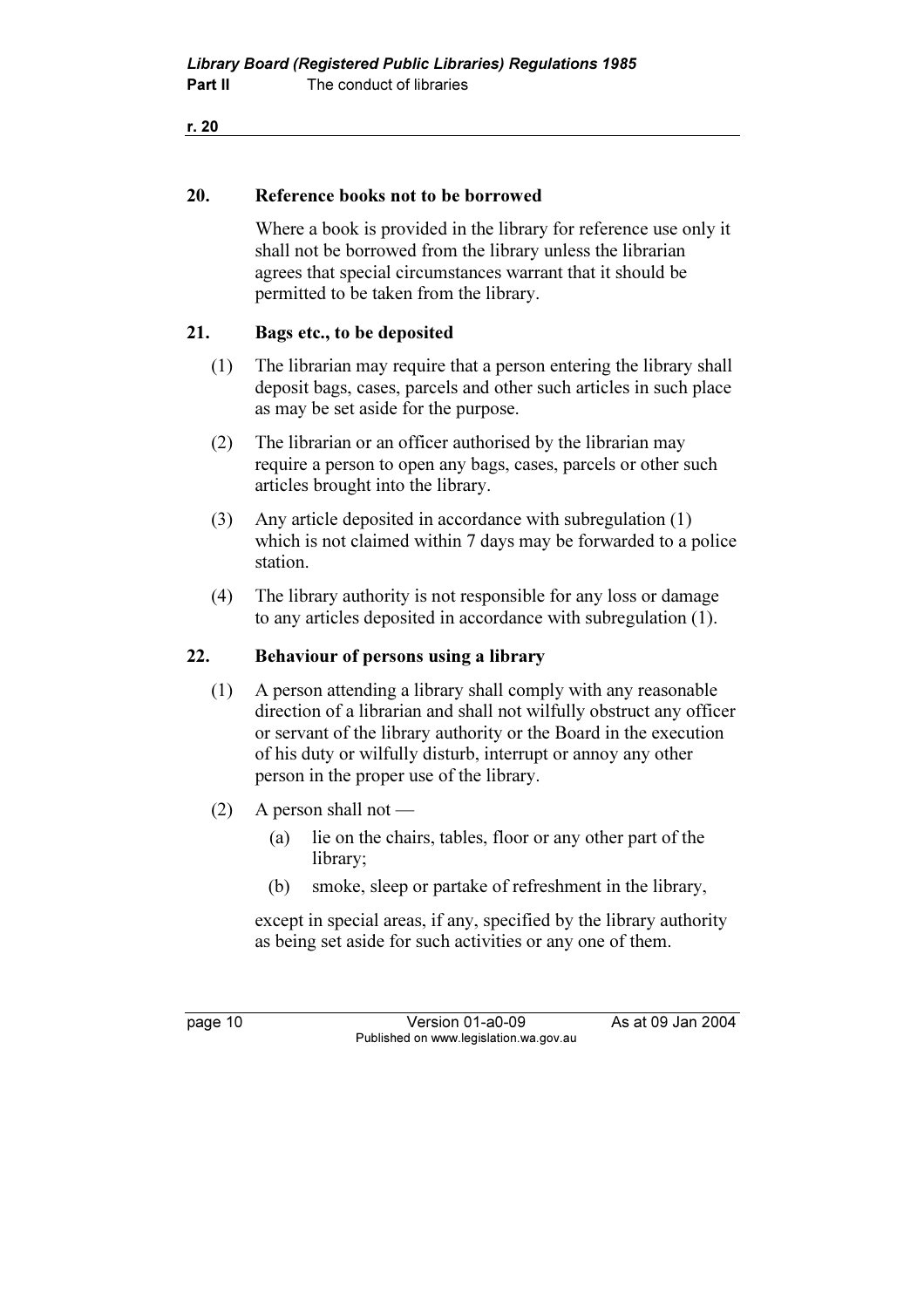- (3) Except with the consent of the librarian, a person shall not offer any goods or services for sale in a library.
- (4) A person shall not behave in a disorderly manner, or use violent, abusive or obscene language in a library.
- (5) A person, other than an officer or servant of the library authority shall not, after proper warning, remain in the library beyond the hour fixed for the closing of the library.
- (6) A person shall not carelessly, negligently or maliciously soil, tear, cut, deface, damage, injure or destroy any book or any object forming part of the contents of the library, whether within the library or elsewhere.
- (7) A person shall not take a tracing from any book except through a protective screen and with the permission of the librarian.
- (8) A person shall not, without abiding by the rules of the library authority, take or cause to be taken from the library or receive or be in possession of any book forming part of the contents of the library, whether or not the property of the Board or of the library authority.
- (9) A person shall not misplace or secrete any book or any record of a book in the library with the intent to withhold its use from others.

## 23. Animals

 A person shall not permit or cause any dog or any other animal belonging to him or under his control to enter or remain in the library, except that a guide dog used to escort a blind or poorly sighted person may be permitted to enter the library with the person being escorted.

## 24. Vehicles

 Except with the consent of the librarian, a person shall not bring into the library a vehicle or conveyance but this regulation shall not be used to restrict the entry of persons in wheel chairs into

As at 09 Jan 2004 Version 01-a0-09 Published on www.legislation.wa.gov.au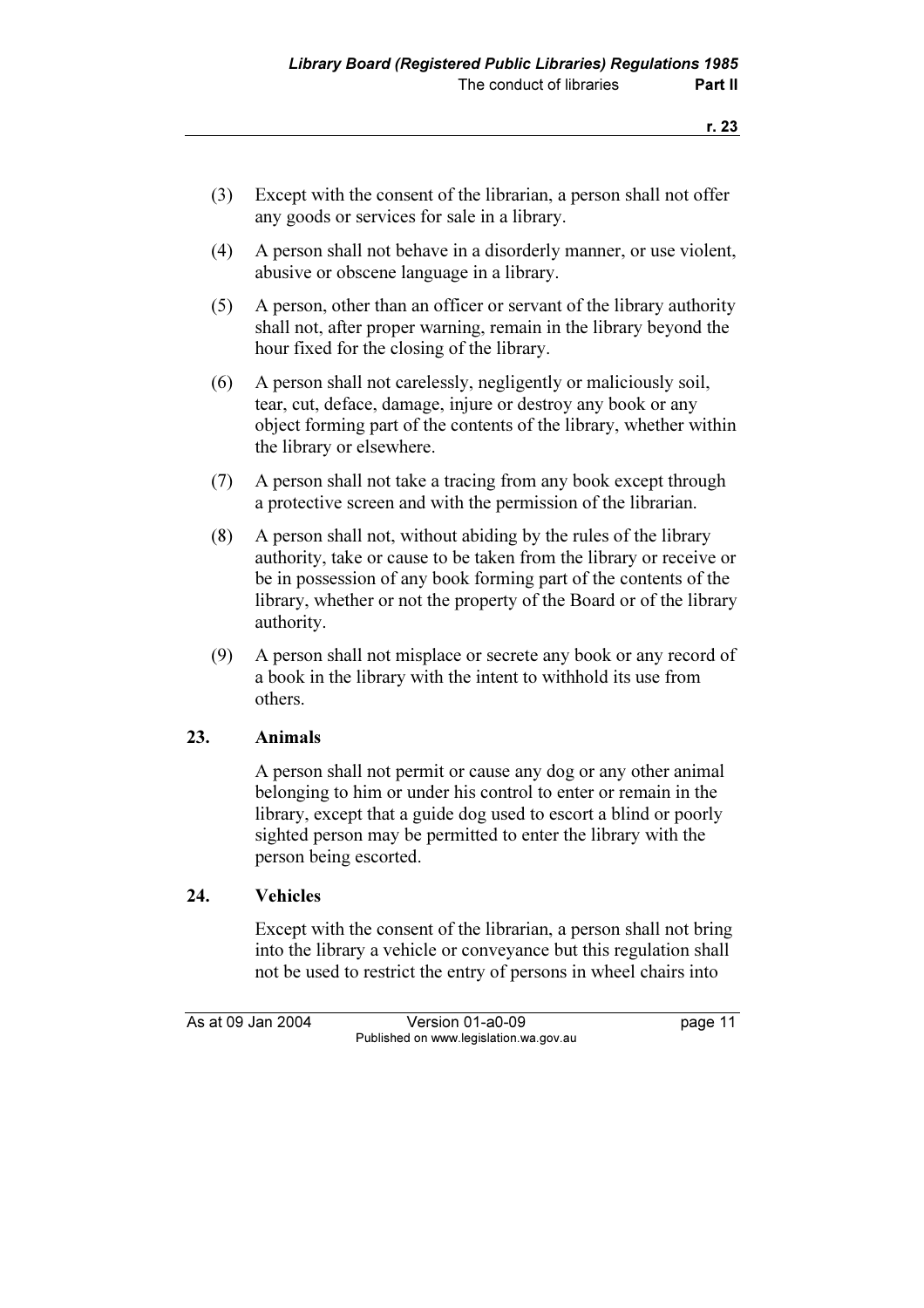the library where that conveyance is necessary to give the reader access to the library.

#### 25. Restricted areas

 A person other than an officer or servant of the library shall not enter or remain in any part of the library which is not set apart for the use of the public except with the permission of the librarian.

#### 26. No bills to be posted

 Except with the consent of the librarian a person shall not affix or post any bill, placard or notice to or upon any part of the library.

## 27. Cleanliness

A person who is offensively unclean in person or in dress —

- (a) shall not enter a library;
- (b) may be excluded from a library at the direction of the librarian.

page 12 Version 01-a0-09 As at 09 Jan 2004 Published on www.legislation.wa.gov.au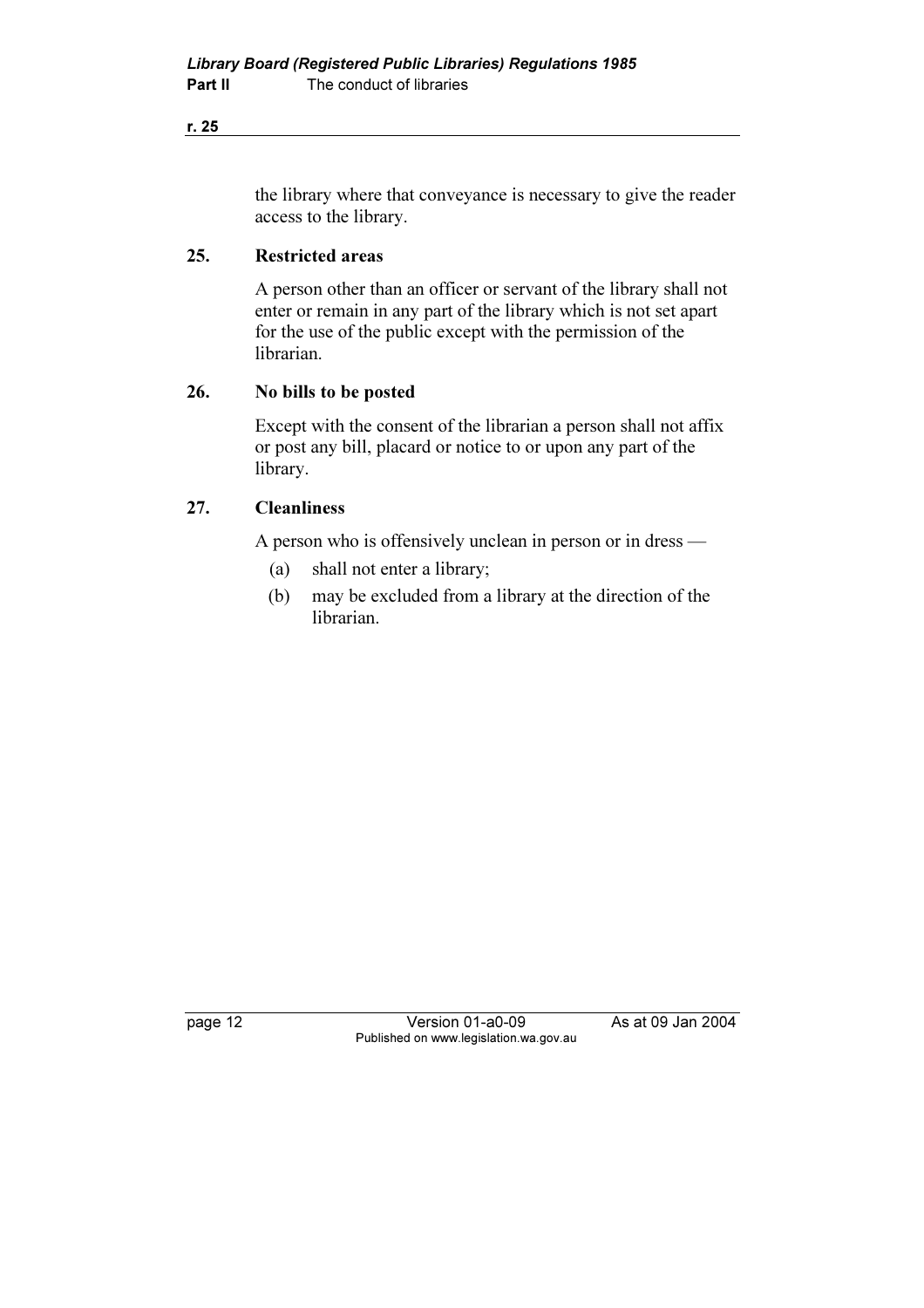# Part III — Librarians

## 28. Librarian's general authority

 The librarian has the general control and charge of a library and is responsible to the library authority.

## 29. Authority of librarian

- (1) A librarian may cause to be excluded or removed from a library —
	- (a) any disorderly person;
	- (b) any person who is guilty of offensive behaviour;
	- (c) any person who appears to be intoxicated;
	- (d) any person who is not using the library for the purpose for which it is intended; or
	- (e) any person who has committed a breach of these regulations if it appears that his continued presence in the library may lead to a further breach of these regulations.
- (2) A librarian
	- (a) may suspend the use of a reader's ticket; and
	- (b) may refuse books and deny the use of the library to any person who refuses or neglects to comply with these regulations,

 and a person who is aggrieved by the decision of a librarian made under this subregulation may appeal against the decision to the library authority.

As at 09 Jan 2004 Version 01-a0-09 Page 13 Published on www.legislation.wa.gov.au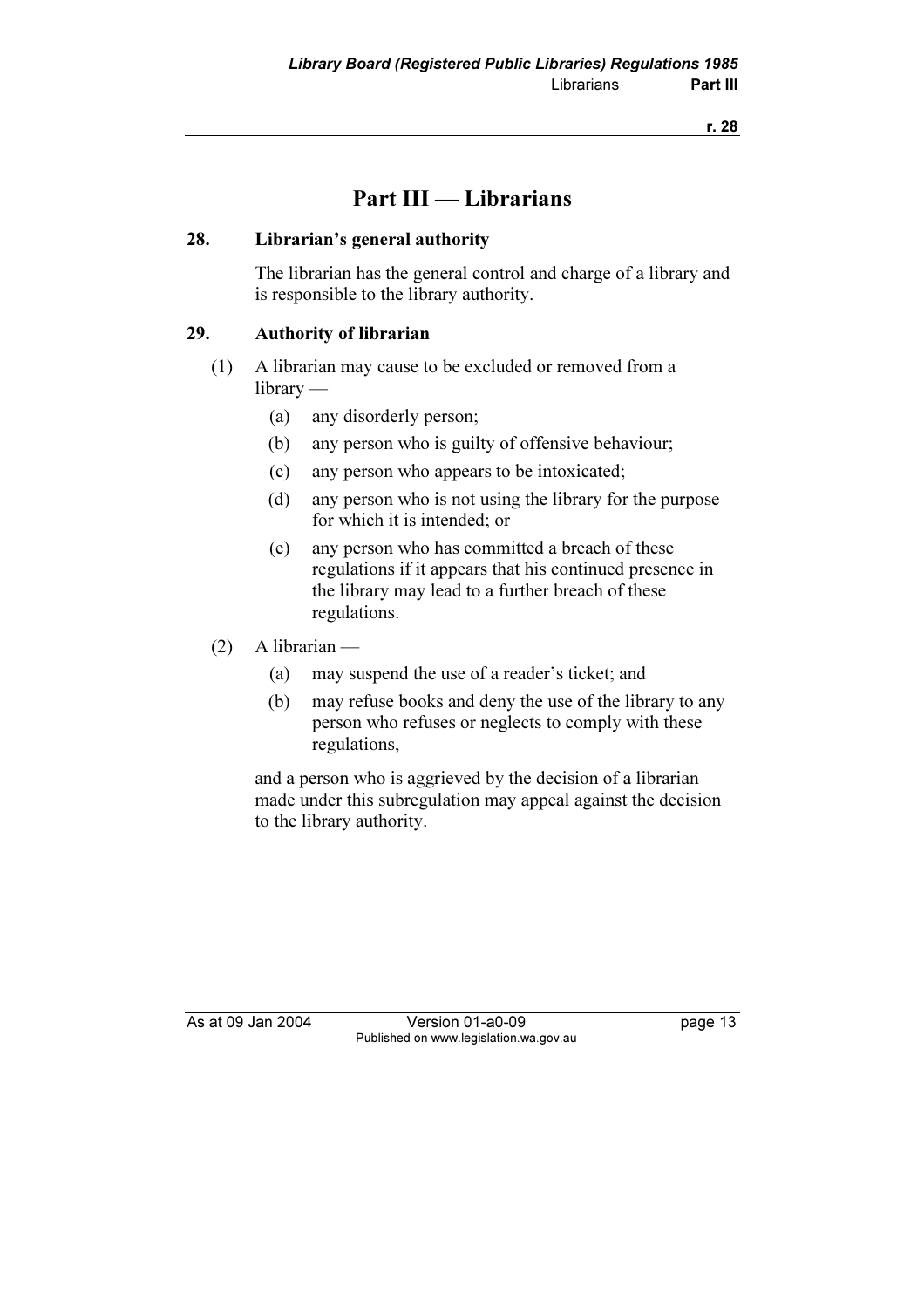# Part IV — Miscellaneous

#### 30. Recovery of outstanding sums, etc.

 All sums and penalties that are payable under these regulations may be recovered in any court of competent jurisdiction by the Board or the library authority as the case may be.

## 31. Penalty for breach of regulations

 A person who commits a breach of these regulations is liable to a penalty not exceeding an amount of \$100 and the amount of any expense incurred in consequence of the breach shall be paid by the person.

[32. Omitted under the Reprints Act 1984 s.  $7(4)(f)$ .]

page 14 Version 01-a0-09 As at 09 Jan 2004 Published on www.legislation.wa.gov.au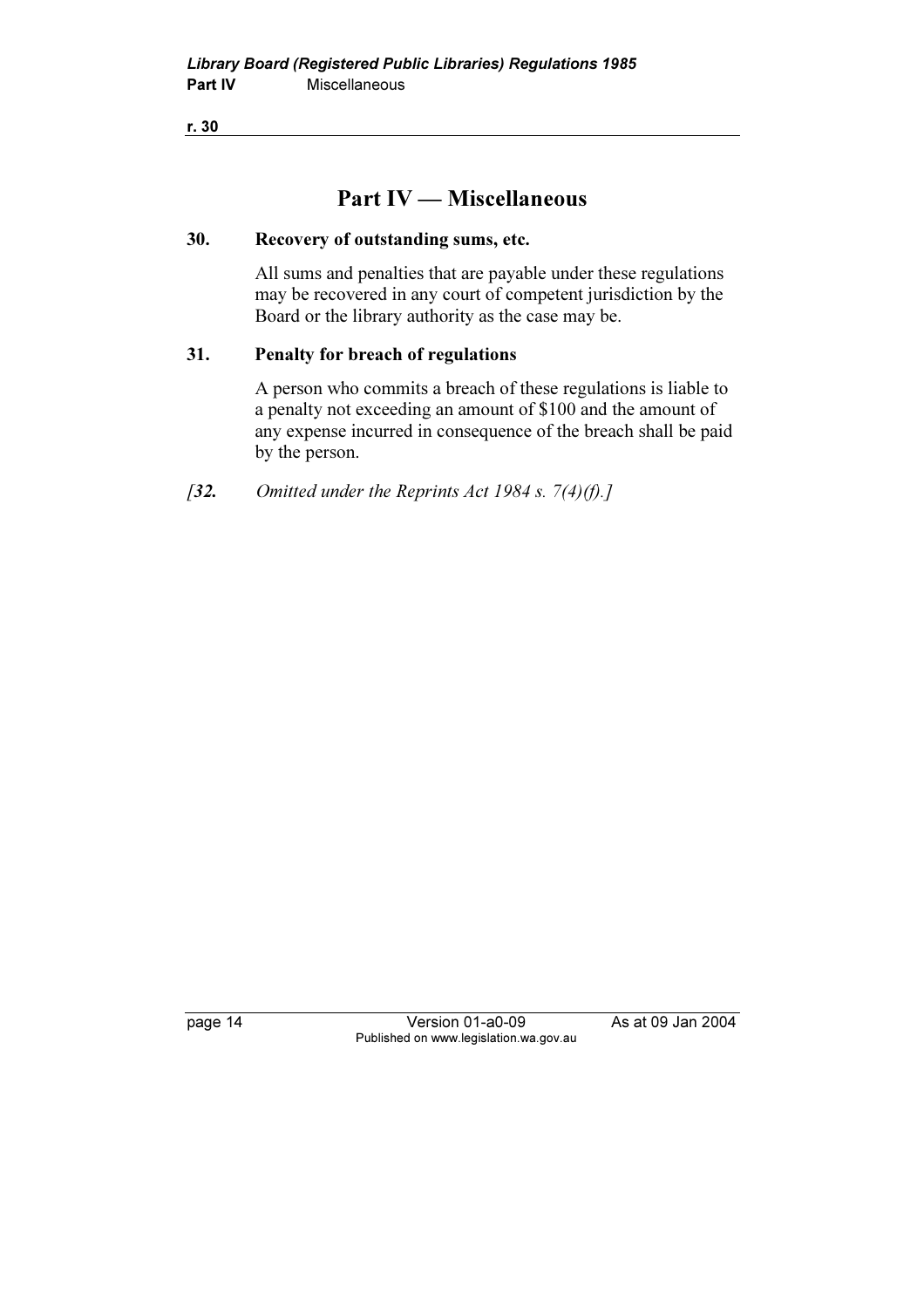#### **Notes**

 This is a reprint as at 9 January 2004 of the Library Board (Registered Public Libraries) Regulations 1985. The following table contains information about these regulations and any reprint.

Compilation table

| <b>Citation</b>                                                 | Gazettal                   | Commencement |
|-----------------------------------------------------------------|----------------------------|--------------|
| Library Board (Registered Public<br>Libraries) Regulations 1985 | 13 Sep 1985<br>p. $3554-8$ | 13 Sep 1985  |

Reprint 1: The Library Board (Registered Public Libraries) Regulations 1985 as at 9 Jan 2004

<sup>2</sup> The *Local Government Act 1960* is now called the *Local Government* (Miscellaneous Provisions) Act 1960. Provisions in it relating to boundaries of districts and the like have been repealed. Provisions about such matters are now in the Local Government Act 1995. Under Sch. 9.3 cl. 3(2) of that Act, references to a municipality under the 1960 Act may, where the context so requires, be read as if it had been amended to include or be a reference to a local government under the 1995 Act.

1

As at 09 Jan 2004 Version 01-a0-09 Page 15 Published on www.legislation.wa.gov.au